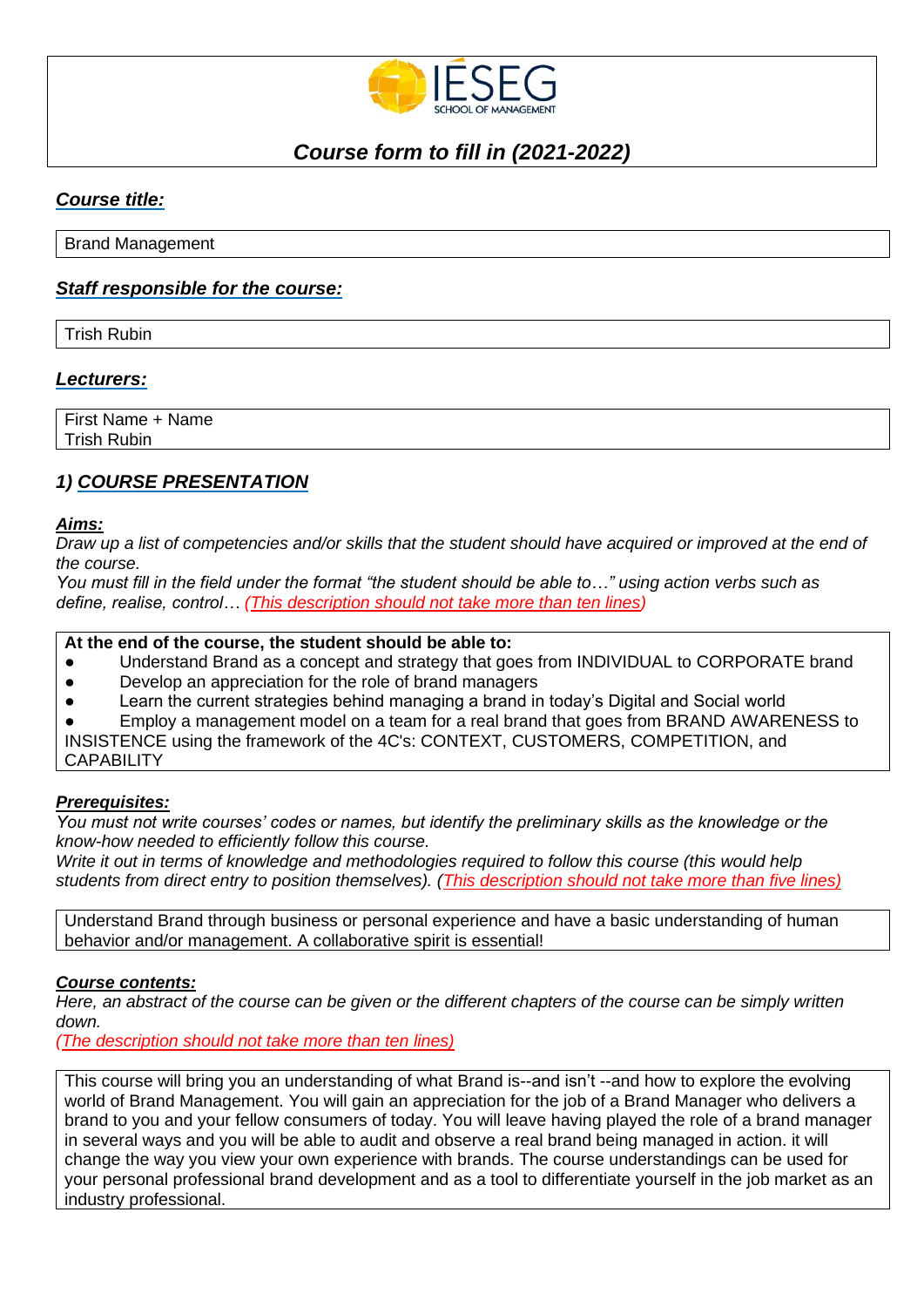## *2) WORKING LOAD*

*Here, you should allocate the effective working load of the course, including an estimation of the personal work required from the student.*

| <b>Course's types</b>                                  | <b>Number of</b><br>hours | <b>Notes</b> |  |  |
|--------------------------------------------------------|---------------------------|--------------|--|--|
| <b>Effective presence</b>                              |                           |              |  |  |
| <b>Magistral Course</b><br>$\overline{\phantom{a}}$    | 4                         |              |  |  |
| <b>Interactive Course</b><br>$\overline{\phantom{a}}$  | 12                        |              |  |  |
| <b>Tutorials</b>                                       |                           |              |  |  |
| Coaching<br>$\overline{\phantom{a}}$                   |                           |              |  |  |
| <b>PBL Course</b><br>$\overline{a}$                    |                           |              |  |  |
| <b>Training from a distance</b>                        |                           |              |  |  |
| <b>Video-conferences</b><br>$\overline{\phantom{a}}$   | 1                         |              |  |  |
| <b>Webinars</b><br>$\overline{\phantom{0}}$            | 1                         |              |  |  |
| <b>Self-learning</b>                                   |                           |              |  |  |
| <b>Books 'readings</b><br>$\overline{\phantom{a}}$     |                           |              |  |  |
| E-learning<br>$\overline{\phantom{a}}$                 | 1                         |              |  |  |
| <b>Research</b>                                        | 1                         |              |  |  |
| <b>Outdoors-training</b>                               |                           |              |  |  |
| In firms<br>$\overline{\phantom{a}}$                   |                           |              |  |  |
| Internship                                             |                           |              |  |  |
|                                                        | <b>Personal work</b>      |              |  |  |
| <b>Group Projects</b><br>$\overline{a}$                | 10                        |              |  |  |
| <b>Individual Projects</b><br>$\overline{\phantom{a}}$ |                           |              |  |  |
| Personal work<br>$\overline{\phantom{a}}$              | $\overline{2}$            |              |  |  |
| Total working time for the student                     | 32                        |              |  |  |

*TABLE 1*

## *3) EDUCATIONAL METHODS*

*Tick here the different educational methods used:*

**□ Coaching** 

- $\boxtimes$  Case Study
- $\overline{\boxtimes}$  E-Learning and/or Self-learning
- $\boxtimes$  Interactive courses
- $\boxtimes$  Presentations
- $\boxtimes$  Projects
- $\boxtimes$  Research
- $\sqsupset$  Seminars  $\overline{\top}$  Tutorials
- $\boxtimes$  Visits

## *4) ASSESSMENT*

*Sum up briefly the course assessment's mechanism (two or three lines) in order to introduce the assessment's table that you have to complete below (table n°2).*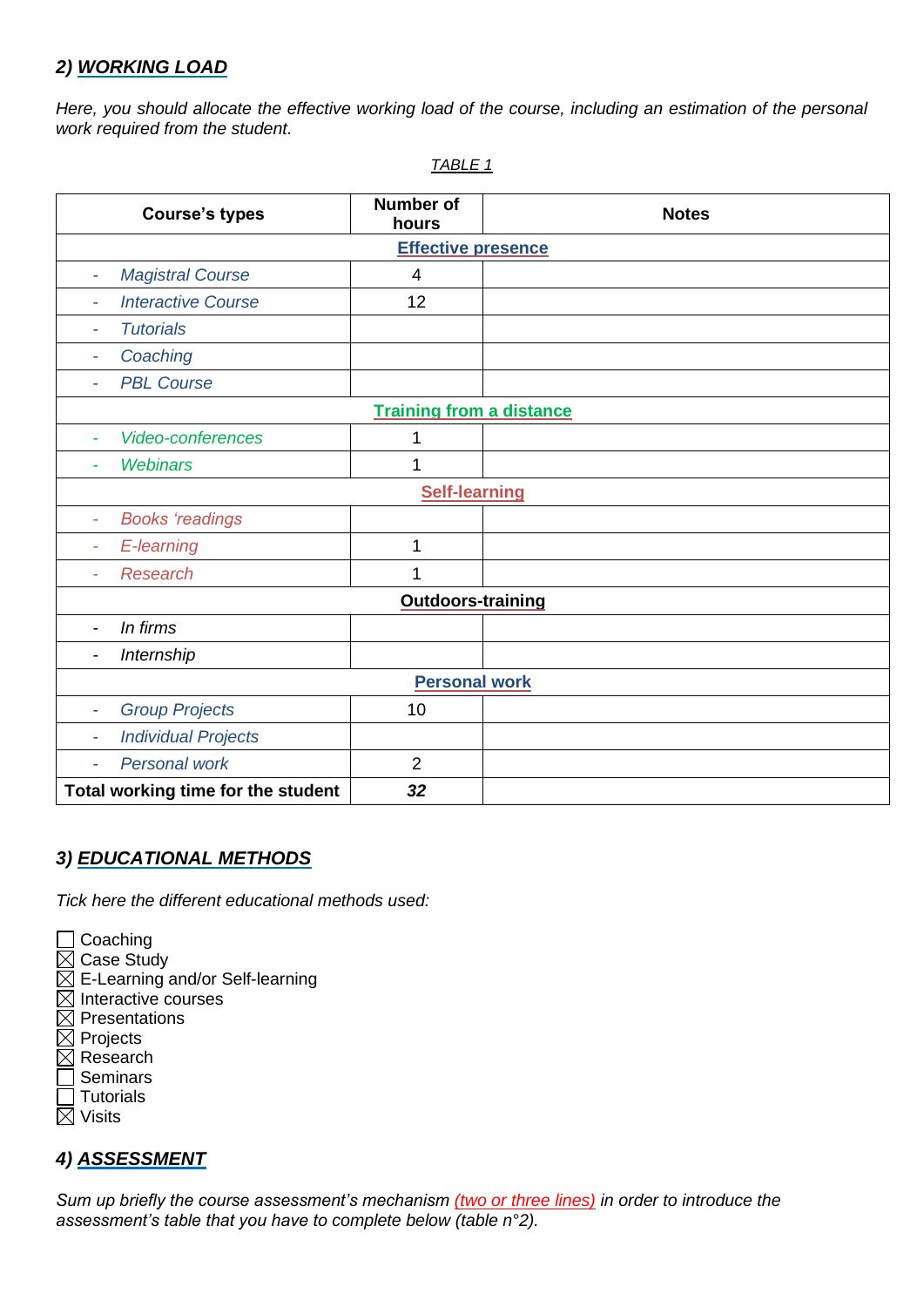## *You must also define clearly how feedback will be given to students (in accordance with the feedback policy).*

Assessment is continuous through individual, small group, and partner activities in-class and through projects and presentations. Feedback is given through in class assessment and meetings and through connection of group on a Whats App Group.

*List the assessment for each modality.*

| <b>Modality</b>                 | Type of control                 | Length (h) | <b>Number</b> | Weighting (%) |
|---------------------------------|---------------------------------|------------|---------------|---------------|
| <b>Continuous</b><br>assessment | <b>Continuous</b><br>assessment |            |               |               |
|                                 | Mid-term exam                   |            |               |               |
|                                 | Participation                   |            |               | 30            |
|                                 | Oral presentation               |            |               |               |
|                                 | <b>MCQ</b>                      |            |               |               |
| <b>Final exam</b>               | Oral final exam                 |            |               |               |
|                                 | <b>Written final exam</b>       |            |               |               |
| <b>Others</b>                   | Case study                      |            |               | 20            |
|                                 | <b>Group Project</b>            |            |               | 30            |
|                                 | Individual Project              |            |               | 20            |
|                                 | Written assignment              |            |               |               |
|                                 | <b>Exercises</b>                |            |               |               |
| <b>Total</b>                    |                                 |            |               | 100%          |

## *TABLE 2*

## *5) RECOMMENDED READING*

*Name of books (indicate only three or four must-read references) / Name of reviews:* 

**Reference book (appellation reserved for books selected by the School and necessarily bought by all the students):**

**Class books :**

VanAuken, B. Brand Aid, American Management Association. 2015 Intro & Chapters 1-2 Using Amazon site preview. https://www.brandingstrategyinsider.com/2018/12/30-must-read-articles-on-brandmanagement.html#.XadYX-dKh0t

| <b>Reviews:</b> |                                           |  |  |
|-----------------|-------------------------------------------|--|--|
|                 | <b>Blur &amp; Blend Marketing Podcast</b> |  |  |
|                 | <b>Akimbo Marketing Podcast</b>           |  |  |
|                 | <b>Kantar Marketing Podcast</b>           |  |  |
|                 | Marketer and Machine Podcast              |  |  |
|                 |                                           |  |  |
|                 |                                           |  |  |